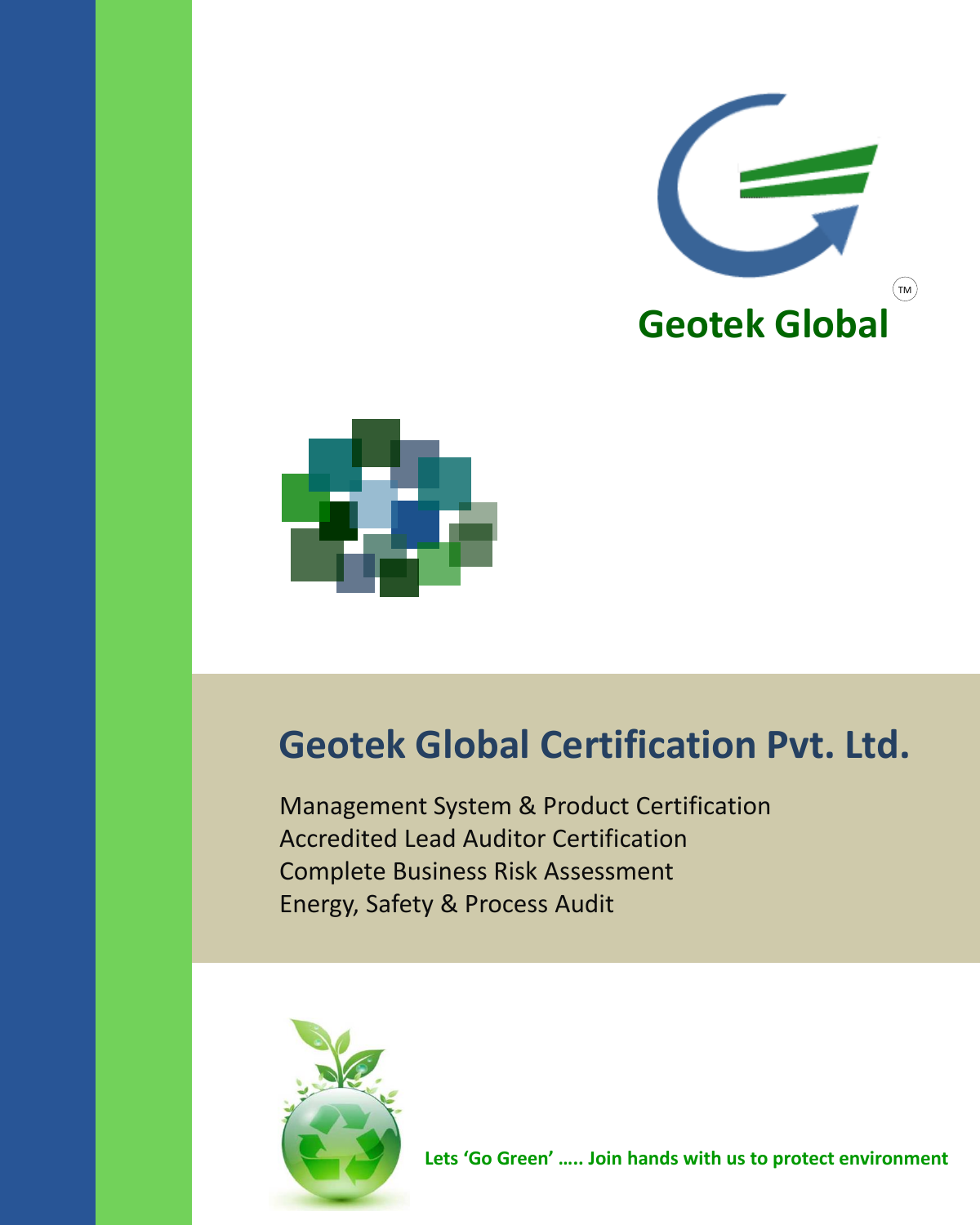#### **We Are**



Geotek Global has wide experience on X & Y axis that manages to deliver comprehensive range of services including process audit, management system certification and trainings in order to comply with requirements of national and international standards for quality, health, human safety, environment, energy as well as information system and product certification.

Geotek Global has multidisciplinary skills in segments like automotive, engineering, energy, construction, polymer, chemical, pharmaceutical, paper, fabric, logistics, software, education, agriculture, food, cosmetics, health and fitness industry. We play key role in improving business performance of our customers and also ensure that they grow as planned.

#### **Our Business Policy & Strategy**

Adhere to our commitments by fulfilling stated and implied needs of all our valued customers. Ethics is the foundation, most valuable asset as well as integral part of our business. We shall always deliver the best what our customers deserves to get.



#### **Our Vision & Mission**



#### **Our Vision**

Acquire diversified knowledge in order to cater every business segment and make them more efficient and effective.

#### **Our Mission**

Reduce the risk involved in the business of our customers and improvise their performance by ensuring implementation of intended management system.

#### **Accredited Certifications & Services**

Geotek Global Certification Pvt. Ltd. has acquired accreditation from 'International Management Accreditation Board, Singapore' vide registration no. printed on your certificate and same may be verified on website [www.imacb.com](http://www.imacb.com/)

Wide Spectrum Of Certification Services

- ISO 9001:2015 Quality Management System
- ISO 13485:2016 Quality Management System for Medical Devices
- ISO 14001:2015 Environmental Management System
- ISO 15378:2017 Primary Packaging Materials for Medicinal Products (GMP)
- ISO 20000:2014 IT Service Management System
- ISO 22000:2018 Food Safety Management System & HACCP
- ISO 22716:2007 Cosmetics Good Manufacturing Practice (GMP)
- ISO 27001:2013 Information Security Management System
- BS ISO 45001:2018 Occupational Health & Safety Management System
- ISO 50001:2011 Energy Management System
- Product Certification CE Marking
- ANSI BIFMA Furniture Sustainability Standard



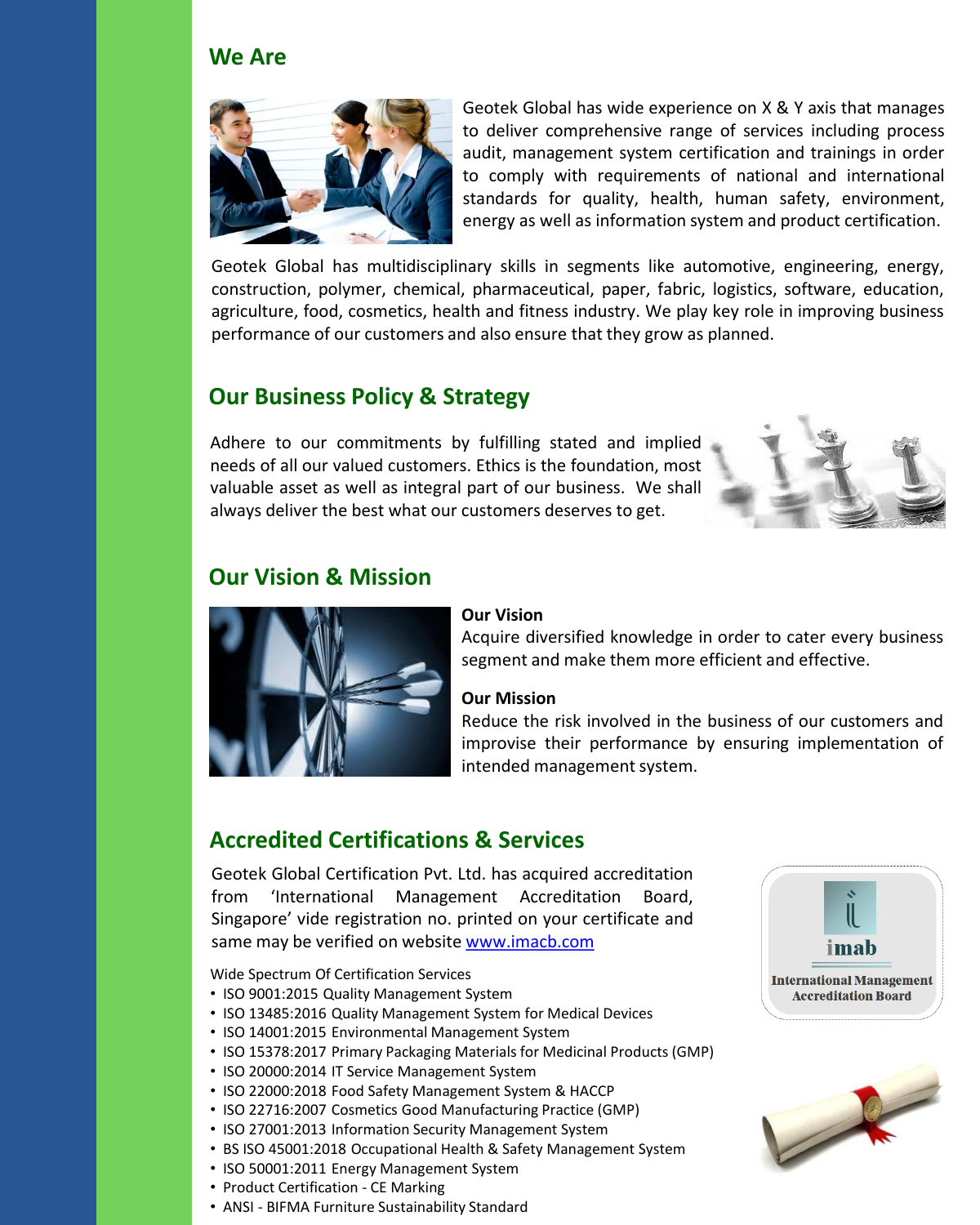## **ISO 9001:2015 Quality Management System**

ISO 9001 is also called as a complete business standard that reduces various risks, enhances overall profitability and also strengthens relationship with all customers. Implementation of management system w.r.t. ISO 9001 standard requirements develop every organization, small or big, a profit making centre in long run.



#### **ISO 13485:2016 Medical Devices - Quality Management System**



ISO 13485 specifies requirements for a quality management system where an organization needs to demonstrate its ability to provide medical devices and related services that consistently meet customer's as well as applicable regulatory requirements. These requirements are specific to organizations regardless of the type and size. Compliances w.r.t. Statutory & Regulatory requirements are important too.

#### **ISO 14001:2015 Environmental Management System**

ISO 14001 is applicable to all types of organizations. It is developed to adapt various geographical, cultural and social conditions. Focus of this management system remains on reducing consumption of natural resources. Ultimate aim is to eliminate or reduce existing and potential adverse effects on environment occurring from respective business processes.



#### **BS ISO 45001:2018 Occupational Health and Safety Management System**



ISO 45001 is an occupational health and safety management system standard that promotes safe and healthy working environment within organization at all levels. This management system enables an organization to prevent potential risk from Safetymatters system enables an organization to prevent

#### **ISO 22000:2018 Food Safety Management System**

ISO 22000 applies to any organization, either involved in food production, storage or in supply chain. Objective behind implementation of Food Safety Management System is to prevent food hazards and ascertain best quality till its consumption. This standard also enhances organization's social image and generates confidence in business.



#### **CE Mark Product Certification**



**CE mark** is a mandatory conformity marking for certain products sold within the European Economic Area (EEA) since 1985. The CE marking is also found on products sold outside the EEA that are manufactured in, or designed to be sold in, the EEA. This makes the CE marking recognizable worldwide even to people who are not familiar with the European Economic Area.